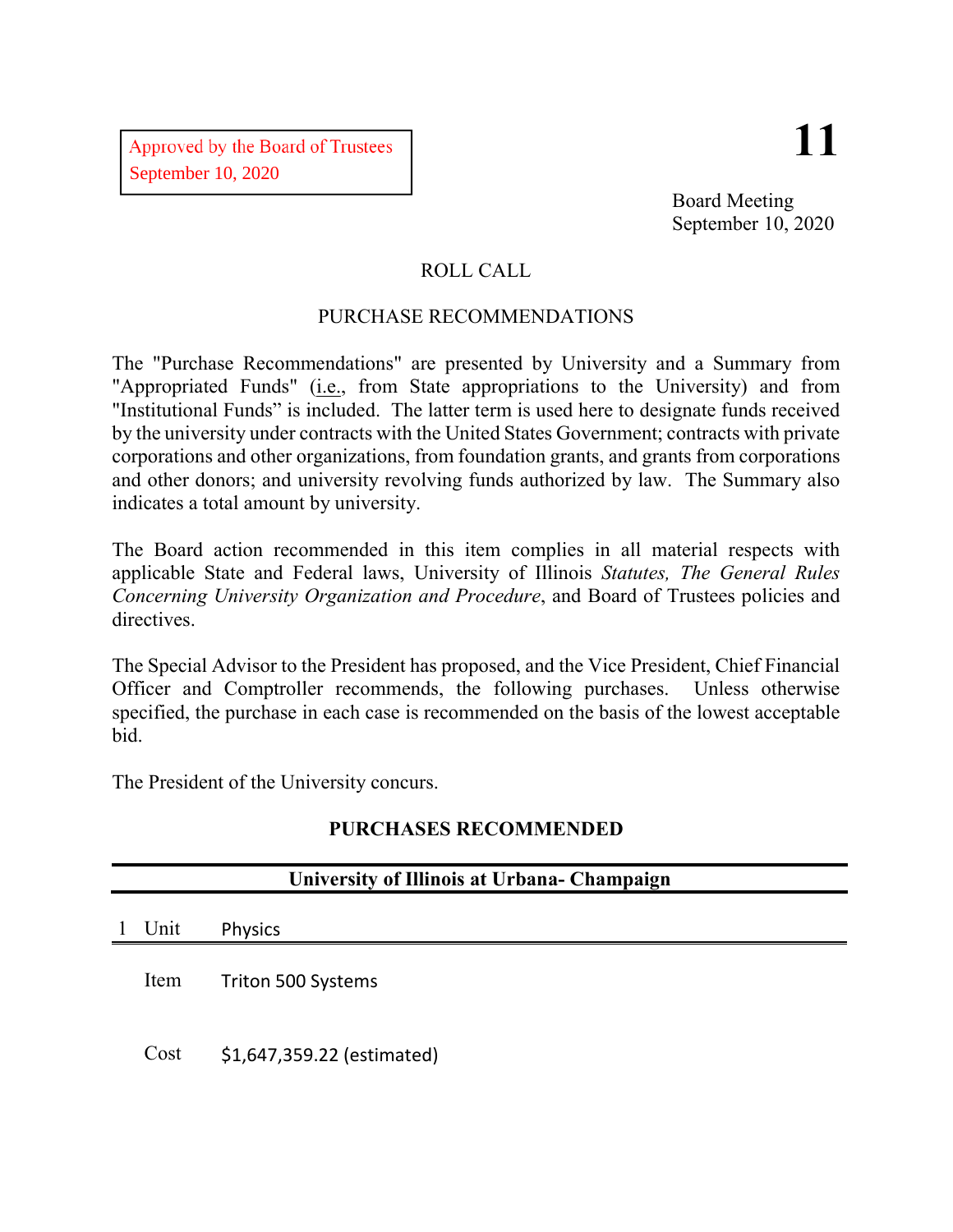#### Vendor Oxford Instruments America, Concord, MA

This purchase is a sole source because the items are required for research and no other source is able to meet the researcher's documented need.

Physics research programs are investigating quantum information science based on superconducting devices that only operate at ultra-low temperatures. Dilution refrigerators (Triton 500 Systems) are the only platform for cooling a sample to the extremely low temperatures necessary to carry out the required experiments. A cryogen-free dilution refrigerator allows the work to be done in a cost-effective and environmentally conscious way by greatly reducing the consumption of liquid cryogens necessary to cool the system to the required temperatures. The purchase price is for a total of four systems: two Triton 500 systems with extended sample space and two Triton 500 systems.

The experiments conducted in the two types of refrigerators are complementary and will investigate different types of device physics of the same broad class of samples. It is mandatory that the refrigerators are compatible in the sense that wiring, shielding, and filtering is transferable between them. Currently, the physics department has multiple instruments from Oxford and the resultant previous knowledge of the systems. This makes it significantly easier to train students on the new systems and allows for interchanging of parts and samples. The interchanging of parts is crucial to limit down times for the cryogenic systems, which often require specialized parts. Business Enterprise Program (BEP) goals are not established for contracts that are exempt from the requirements of the IL Procurement Code.

#### 2 Unit Aerospace Engineering

Item Furnish and Deliver an Inductively Coupled Plasma (ICP) Wind Tunnel.

Cost \$3,838,000 estimated

Vendor Tekna Plasma Systems, Inc., Sherbrooke Quebec, Canada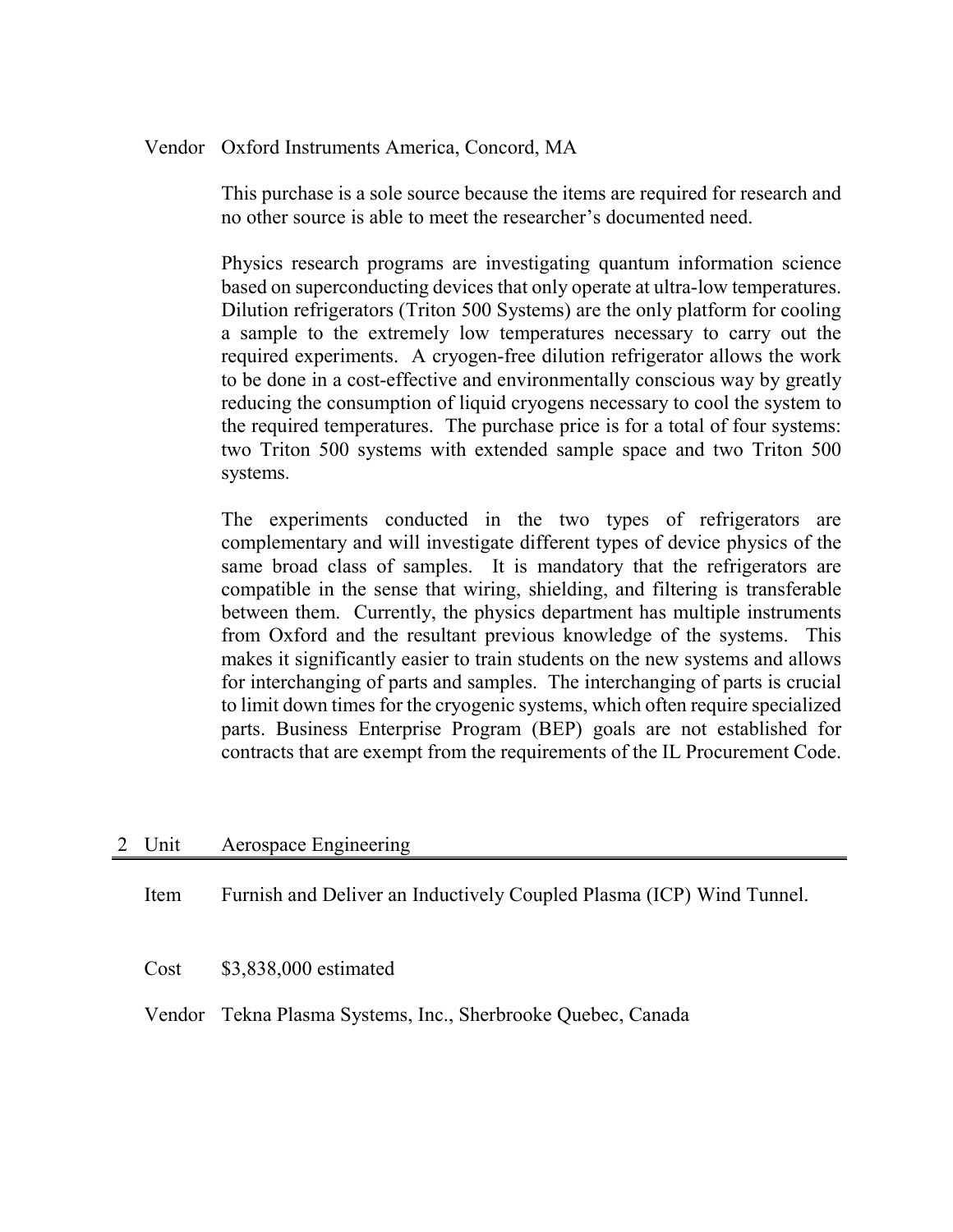| <b>Bid Received</b>        | <b>Total Estimated Cost</b> |
|----------------------------|-----------------------------|
| Tekna Plasma Systems, Inc. | \$3,838,000.00              |

Competitive bidding procedures were followed in accordance with the Illinois Procurement Code.

The vendor will provide an ICP Wind Tunnel to enable testing of thermal protection materials for hypersonic systems. Hypersonic flight vehicles, able to fly at speeds far exceeding the speed of sound, are a vital technology for national security, global transportation and space exploration. Thermal protection remains one of the most important barriers to hypersonic flight and testing capabilities play a critical role in advancing the field. The ICP wind tunnel enables positioning the University at the forefront in hypersonic research by complementing the current expertise in modeling and simulations available at the Illinois Center for Hypersonic and Entry System Studies (CHESS).

The University needs this wind tunnel to remain competitive in the hypersonic research arena. Peer institutions have made substantial investments in wind tunnels for "cold" hypersonic research, while the high temperature hypersonic regimes remain an area where CHESS and the University stand out. To maintain this edge over peer institutions, the new wind tunnel will allow performing experiments on material for thermal protection, on plasma flows, radiation, and non-equilibrium chemistry. It will allow enhancing current modeling expertise with new data.

## **University of Illinois at Chicago**

Item Gattex Injection.

Cost \$10,000,000 (estimated)

Vendor ASD Healthcare, Frisco TX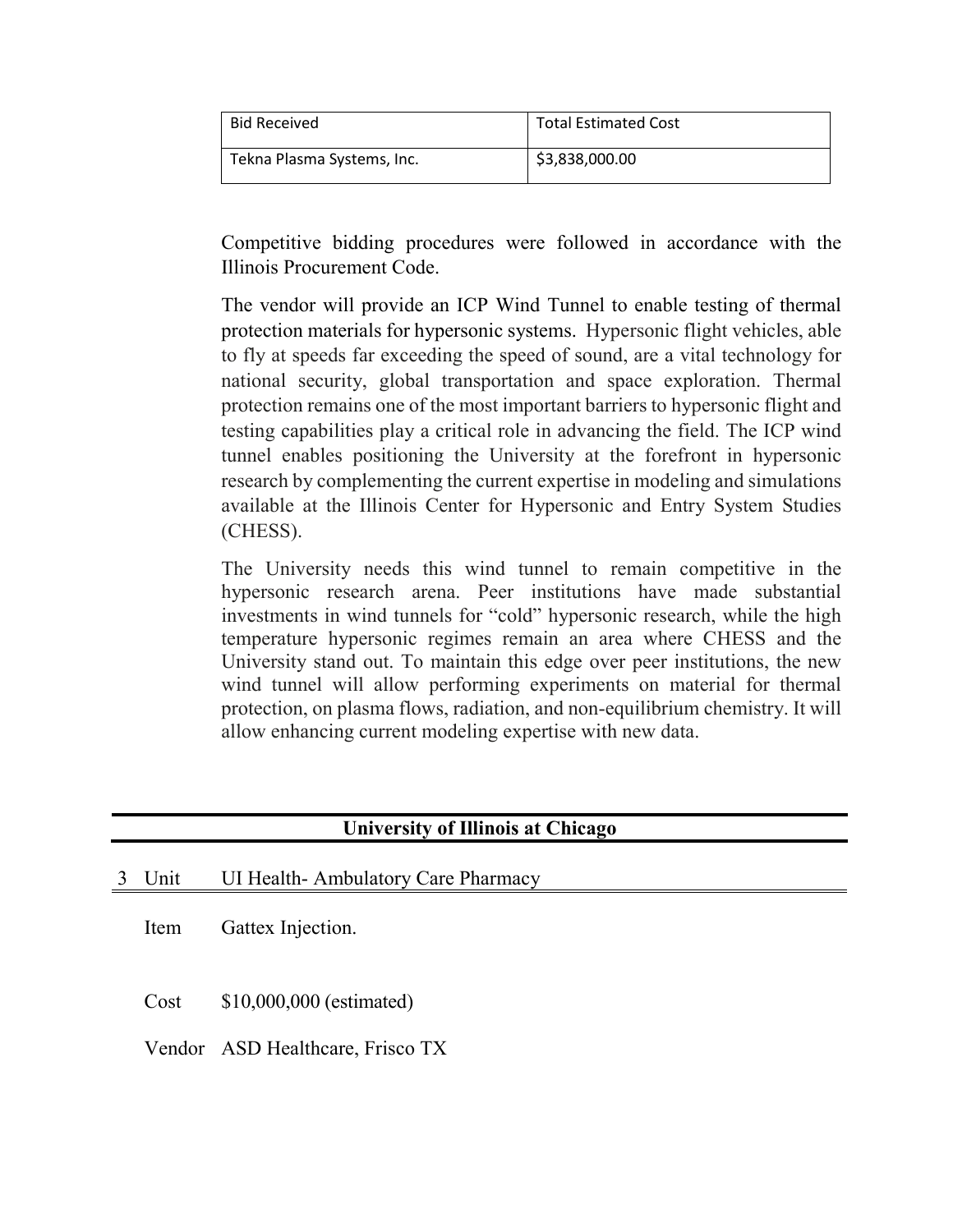Exempt from competitive selection procedure in accordance with the Illinois Procurement Code (30 ILCS 500/1-13).

ASD Healthcare is the sole distributor of Gattex Injection due to FDA mandated Risk Evaluation Mitigation Strategies (REMS). Gattex is a sole source, patented GLP analog used for patients with Short Bowel Syndrome to increase intestinal absorption.

Business Enterprise Program (BEP) goals are not established for contracts which are exempt from the requirements of the IL Procurement Code.

| 4 Unit | UI Health – Materials Management                                                                                                    |
|--------|-------------------------------------------------------------------------------------------------------------------------------------|
| Item   | COVID-19 Testing kits and ancillaries for the period of September 11, 2020<br>through September 10, 2022, with no options to renew. |
| Cost   | \$9,000,000 (estimated)                                                                                                             |

Vendor Fisher Scientific Company LLC, Hanover Park, IL

Exempt from competitive selection procedures in accordance with the Illinois Procurement Code (30 ILCS 500/1-13).

Fisher Scientific Company LLC offers the Abbott Diagnostic's ID NOW COVID-19 test kits for testing patients for COVID-19. This was the first rapid COVID-19 point-of-care test which was released in April and provides test results in less than 15 minutes. The kit is used with ribonucleic acid (RNA a nucleic acid present in all living cells) with an extracted sample from the upper respiratory (such as nasopharyngeal, oropharyngeal, nasal, and mid-turbinate swabs, and nasopharyngeal aspirate) and bronchoalveolar lavage (BAL) of patients suspected of COVID-19 by their healthcare provider. UI Health was one of the initial healthcare institutions to receive the Abbott ID NOW test kits, and our current allocation of kits provided to us are 80 kits per week. It is expected that the need for COVID-19 testing will continue, even with the possible advent of a vaccine, but at this point it is only an estimated based on the virus' volatility

Business Enterprise Program (BEP) goals are not established for contracts which are exempt from the requirements of the IL Procurement Code.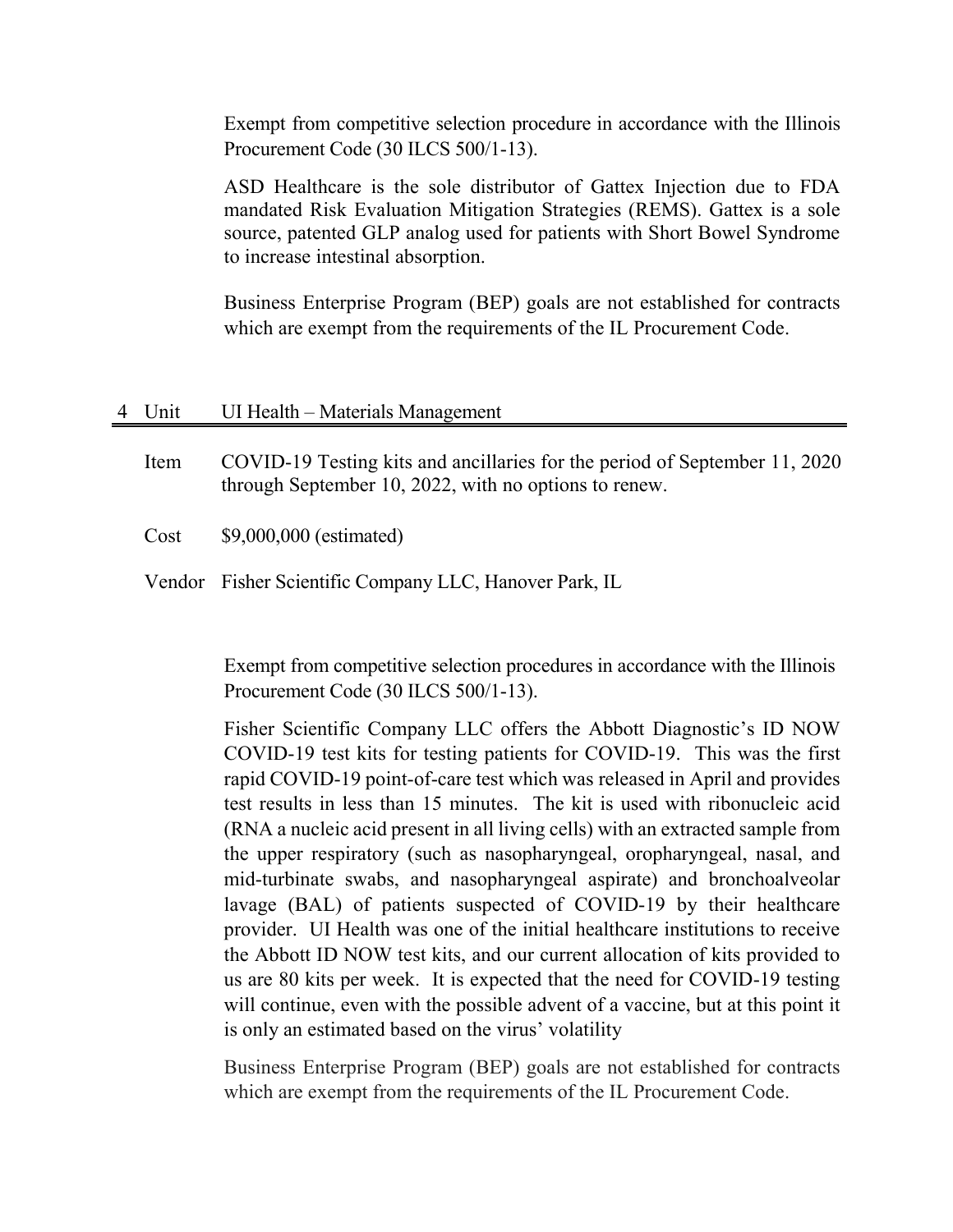# **CHANGE ORDER RECOMMENDED**

.

|   | University of Illinois at Urbana-Champaign |                                                                                                                                                                                                                                                                                                                                                                                                                                                                                                                          |  |  |  |
|---|--------------------------------------------|--------------------------------------------------------------------------------------------------------------------------------------------------------------------------------------------------------------------------------------------------------------------------------------------------------------------------------------------------------------------------------------------------------------------------------------------------------------------------------------------------------------------------|--|--|--|
| 5 | Unit                                       | Gies College of Business and The College of Liberal Arts and Sciences                                                                                                                                                                                                                                                                                                                                                                                                                                                    |  |  |  |
|   | Item                                       | Academic Bridge Program for visiting Illinois Undergraduate Students                                                                                                                                                                                                                                                                                                                                                                                                                                                     |  |  |  |
|   | Cost                                       | \$10,480,000 (estimated)                                                                                                                                                                                                                                                                                                                                                                                                                                                                                                 |  |  |  |
|   |                                            | Gies College of Business<br>Fall Semester - \$990,000.00<br>Spring Semester - \$850,000.00                                                                                                                                                                                                                                                                                                                                                                                                                               |  |  |  |
|   |                                            | College of Liberal Arts and Sciences<br>Fall Semester - \$990,000.00<br>Spring Semester - \$7,650,000.00                                                                                                                                                                                                                                                                                                                                                                                                                 |  |  |  |
|   | Vendor                                     | Zhejiang University International Campus, Haining, Zhejiang Province,<br>People's Republic of China                                                                                                                                                                                                                                                                                                                                                                                                                      |  |  |  |
|   |                                            | This purchase is exempt from the usual selection processes of the<br>Procurement Code because the procurement expenditure is for events or<br>activities paid for exclusively by revenues generated by the events or activity,<br>gifts or donations for the event or activity, private grants, or any combination<br>thereof $(30$ ILCS $500 / 1-13(b)(2)$ ).                                                                                                                                                           |  |  |  |
|   |                                            | While the University of Illinois at Urbana Champaign campus is likely to be<br>open in the Fall 2020 semester, students will be given the option to pursue<br>their coursework virtually. With travel restrictions currently enforced and<br>uncertainty about visa processing, the Gies College of Business and the<br>College of Liberal Arts and Sciences are concerned that their incoming<br>students from China may not have the option for on-campus study, or that<br>they may not be able to travel from China. |  |  |  |
|   |                                            | The Academic Bridge Program allows for the flexibility of attending UIUC<br>virtually, while still receiving the benefits and value of being on campus, in                                                                                                                                                                                                                                                                                                                                                               |  |  |  |

their home country. Given the existing institutional relationship, the